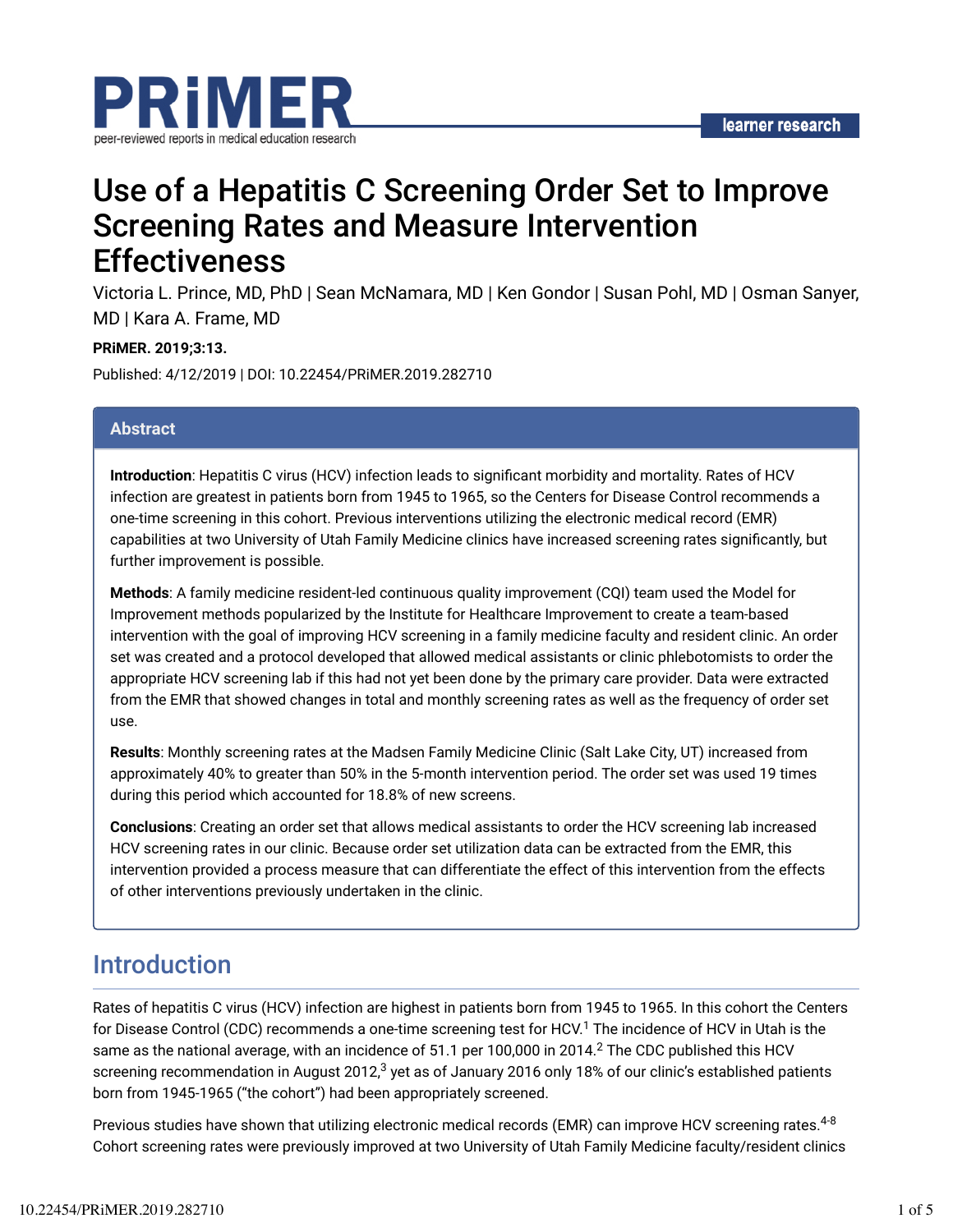by adding HCV screening to the health maintenance reminders of the EMR and sending an electronic message through the patient portal to all cohort patients enrolled in the portal. After these interventions, monthly screening rates (the percentage of patients in the cohort seen each month who were appropriately screened) increased from 22.4% to 41%. By October 2016, 30.1% of all target patients in the cohort at these faculty/resident clinics had been screened.

Building on the efforts of these previous interventions, a resident-led continuous quality improvement (CQI) team was created to further improve screening rates. The addition of a new CQI project closely following the previous interventions created a challenge for data analysis, as the previous changes were likely still increasing screening rates. The creation of an HCV order set was a new intervention that built on the previous work. It allowed the CQI team to continue to improve HCV screening rates and its effectiveness could be measured by determining the frequency with which the medical assistant order set was used to complete HCV screening.

# **Methods**

The CQI team was led by a third-year family medicine resident and consisted of residents, faculty, medical assistants (MAs), nurse practitioners, nurses, and a fellow. The team met monthly during structured CQI time at the University of Utah Family Medicine Clinic Quality Meetings. The CQI team followed the Model for Improvement<sup>9</sup> methods to create the intervention. Work done by the CQI teams at the University of Utah Family Medicine Residency was reviewed (IRB\_#00050738) and determined not to meet the definitions of human subjects research.

There are two family medicine faculty and resident practices at the University of Utah. This CQI project was implemented at only one of those clinics, the Madsen Family Medicine Clinic. The other clinic underwent a different CQI intervention and is thus not appropriate as a control group for comparison.

The order set consists of an HCV antibody with reflex to HCV polymerase chain reaction confirmation blood test that could be ordered by an MA or phlebotomist if three screening questions were completed in the order set. The three questions were:

- Were you born between the years 1945-1965?
- Have you previously been screened for hepatitis C?
- Would you like to have an HCV screening drawn today?

If the responses to these questions resulted in the indication and inclination to proceed with testing, the medical assistant (MA) or phlebotomist could order the HCV screen. Physicians could also continue to order the lab through the normal order entry. The physician-placed order did not use the same MA order set. The order set was approved by the University of Utah Compliance office and the order set was created in Epic EMR system used by University of Utah Hospital and Clinics. The order set was introduced to clinic personnel at a monthly clinic quality meeting and medical assistants and providers who were part of the project team promoted the order set to their colleagues by word of mouth.

Data for this project were collected monthly by a database analyst at the University of Utah. The study included all patients born 1945-1965 with a primary care physician at the clinic who had been seen in the past 3 years. Monthly screening rates in this cohort were calculated by dividing the number of cohort seen each month who had received a one-time HCV screening by the total number of patients in the cohort seen that month. Information on when the HCV order set was used was also extracted. Data for this project was collected and analyzed for a 5-month time period from November 2016-March 2017. The primary outcome measure was the percentage of patients in the cohort seen who were appropriately screened for HCV. The secondary process measure was the number of HCV screens ordered by MAs or phlebotomists using the order set.

## **Results**

As of March 1, 2017, 1,043 patients were in the cohort at the Madsen Clinic. Between November 2016 and March 2017, the total percentage of the cohort that had been screened for HCV at the Madsen Clinic increased from 30.1%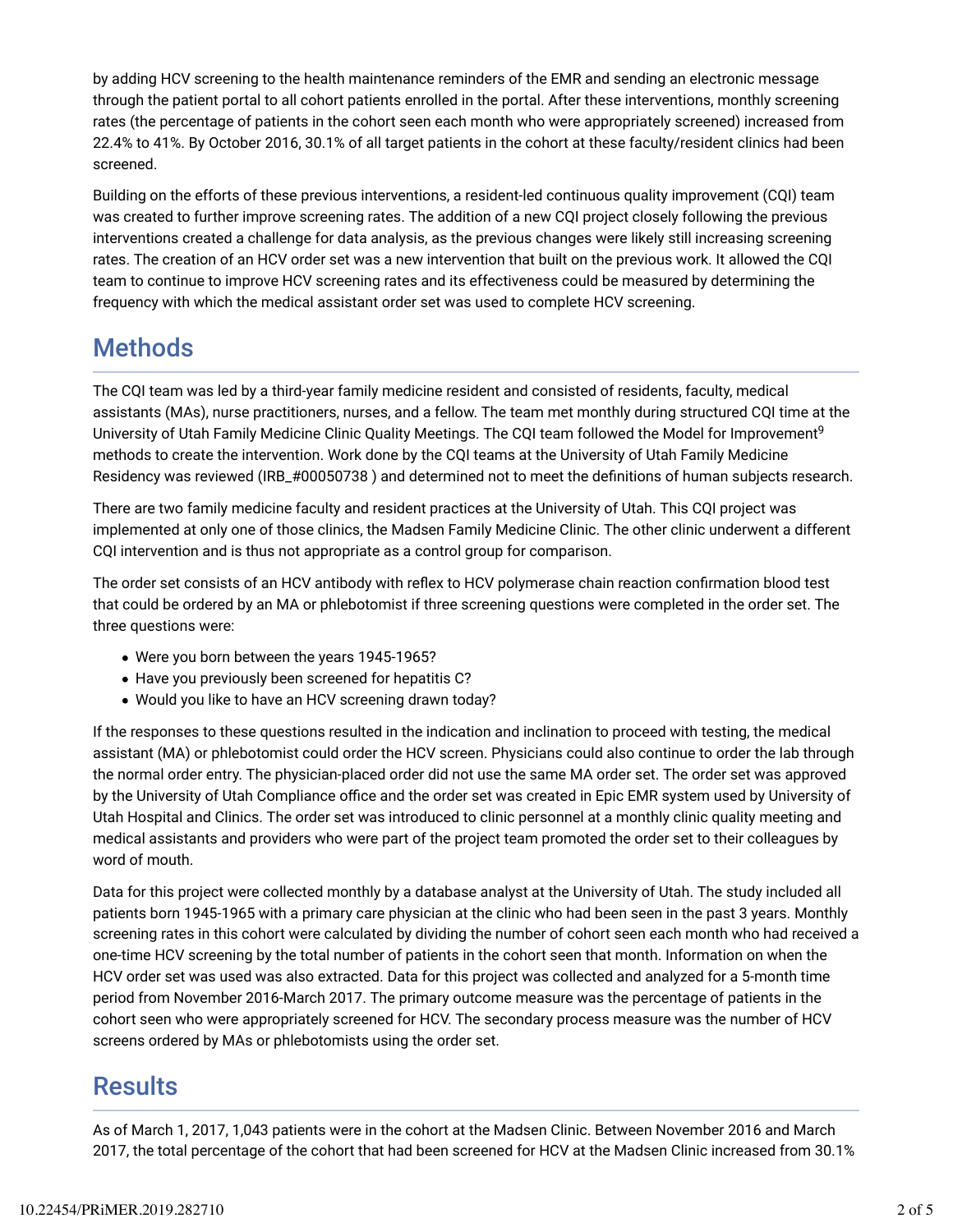to 40.5%. During the study period, 144 to 181 members of the cohort were seen in clinic each month and the monthly screening rate increased from approximately 40% to greater than 50%. Figure 1 shows the monthly screening rate had already improved with previous interventions. This outcome measure continued to rise with the addition of the MA order set.

Table 1 shows how many times the MA order set was used each month and what percentage of new screenings were completed as a result of the order set.

# **Discussion**

During this 5-month, resident-led CQI project, monthly screening rates increased from approximately 40% to 50%. During the study period the percentage of the cohort who had ever been screened increased from 30.1% to 40.5%. Two previous CQI projects in our practice utilizing the EMR had already increased the HCV screening rates. Initial interventions included the addition of HCV screening to the EMR health maintenance tab and an electronic message through the EMR-linked patient portal to all patients due for screening. These interventions approximately doubled the monthly screening rate from around 20% to around 40%. With this increase in monthly screenings, the total percentage of the cohort who had been screened increased from 18.3% to 30.1% between October 2015 and October 2016.

The development of an intervention that could be measured independently in the EMR allowed the authors to interpret the effect of the current CQI project separate from the effects of the previous interventions. By developing an order set that was designed to be used by MAs and phlebotomists, we increased screening in patients whose primary care providers had not ordered the screen.

The frequency with which the order set was used decreased over our study period. This may be due to a decline in the initial enthusiasm for the project among the MA and phlebotomists. Additionally, personnel changes in our clinic staff may have resulted in a decrease in overall staff familiarity with the tool. Promotion of this order set to new MAs and at the point of blood draw may increase its utilization.

Limitations of this study include its reliance on a specific EMR for implementation; however the concept is adaptable to other EMRs and could be implemented as a paper-based protocol. Additionally, this project focused on HCV screening, but similar protocols could be developed for other screening guidelines. Furthermore, this study was limited to a 5-month intervention period, and the long-term impact is not known. Interventions that focus on provider and patient education and not on the EMR have been successful in other resident clinics. $^{10}$  Structured HCV education in our clinic, or other clinics wishing to implement similar interventions, would likely improve screening rates and use of the order set. Interventions that combine EMR utilization with provider education have been shown to be effective, such as the study by Al-hihi et al that showed an increase in age-recommended HCV screening from 30% to 55% in the University of Kansas Health System General Internal Medicine Department using EMR-based alerts and HCV-focused provider education as two separate interventions.<sup>11</sup> Notably, in that study there was no process measure to determine which intervention was responsible for increases in screening rates once both interventions were active.

Our study showed increased screening rates and demonstrated the benefit of using a measurable intervention. Specifically, this order set allows data to be extracted from the EMR to measure the frequency with which the intervention was used and thus determine its role in increasing screening rates. As CQI interventions are often done in rapid succession, developing process or outcome measures that are unique to an intervention cycle is helpful in evaluating the efficacy of a new phase of a project.

# Tables and Figures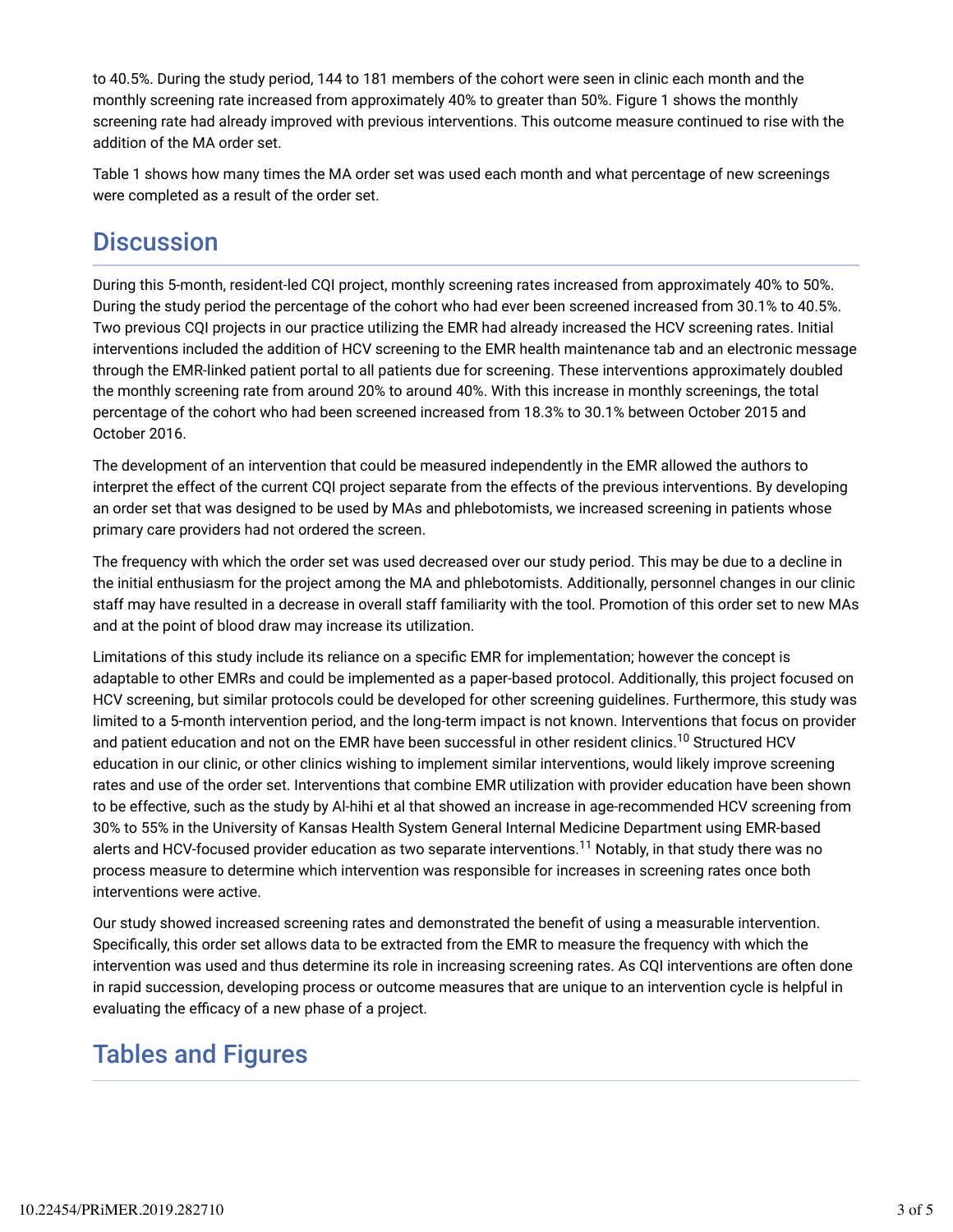|              |                      | $\tilde{\phantom{a}}$ | -<br>$\tilde{\phantom{a}}$          |
|--------------|----------------------|-----------------------|-------------------------------------|
| <b>Month</b> | <b>Order Set Use</b> | <b>New Screens</b>    | % of Patients Screened by Order Set |
| Nov-16       | 5                    | 17                    | 29.41%                              |
| Dec-16       | 5                    | 21                    | 23.81%                              |
| Jan-17       | 3                    | 19                    | 15.79%                              |
| Feb-17       |                      | 21                    | 9.52%                               |
| Mar-17       |                      | 23                    | 17.39%                              |
| Total        | 19                   | 101                   | 18.81%                              |

Table 1: Medical Assistant Order Set Usage and Resultant Percentage of New Screenings

#### 60% Order Set ⊥ 50% Patient E-mail **EMR Alert** 40% 30% 20% 10%  $O%$  $M_{a_{r_{1}}}_{r_{2}}$  $M_{\text{d}\mu_{16}}$  $N_{O_{k,j}}$  $O_{C_{1, 75}}$  $N_{O_{k_{1}}k_{2}}$  $\frac{D_{e_{C_7}}}{D_{f_3}}$  $\frac{J_{d_1}}{J_{d_2}}$ Feb. 16 **Apr** 16  $4u_{8.76}$  $\frac{S_{\Theta_{0.7}}}{S_{\Theta_{1.7}}}\$  $O_{C_c^*,76}$  $0_{e_{C_7}}$  $k_{66.75}$  $M_{a_{r_{1}}}_{a_{r_{2}}}$  $\frac{1}{4}$  $\frac{J_{U_1}}{J_6}$   $\frac{J_{U_1}}{J_6}$

# Figure 1: Hepatitis C Monthly Screening Rates

### Acknowledgments

**Presentations**: This research was presented as a poster at the Society of Teachers of Family Medicine Annual Spring conference in San Diego, CA, May 5-9, 2017, and at the Ogden Medical-Surgical Conference in Ogden, UT, May 19, 2017.

### Corresponding Author

Victoria L. Prince, MD, PhD

Department of Family and Preventive Medicine, 375 Chipeta Way, Suite A, Salt Lake City, UT 84108. 801-581-7234. victoria.prince@hsc.utah.edu

### **Author Affiliations**

Victoria L. Prince, MD, PhD - University of Utah Department of Family and Preventive Medicine, University of Utah Medical School, Salt Lake City, UT

Sean McNamara, MD - University of Utah Department of Family and Preventive Medicine, University of Utah Medical School, Salt Lake City, UT

Ken Gondor - University of Utah Department of Family and Preventive Medicine, University of Utah Medical School,